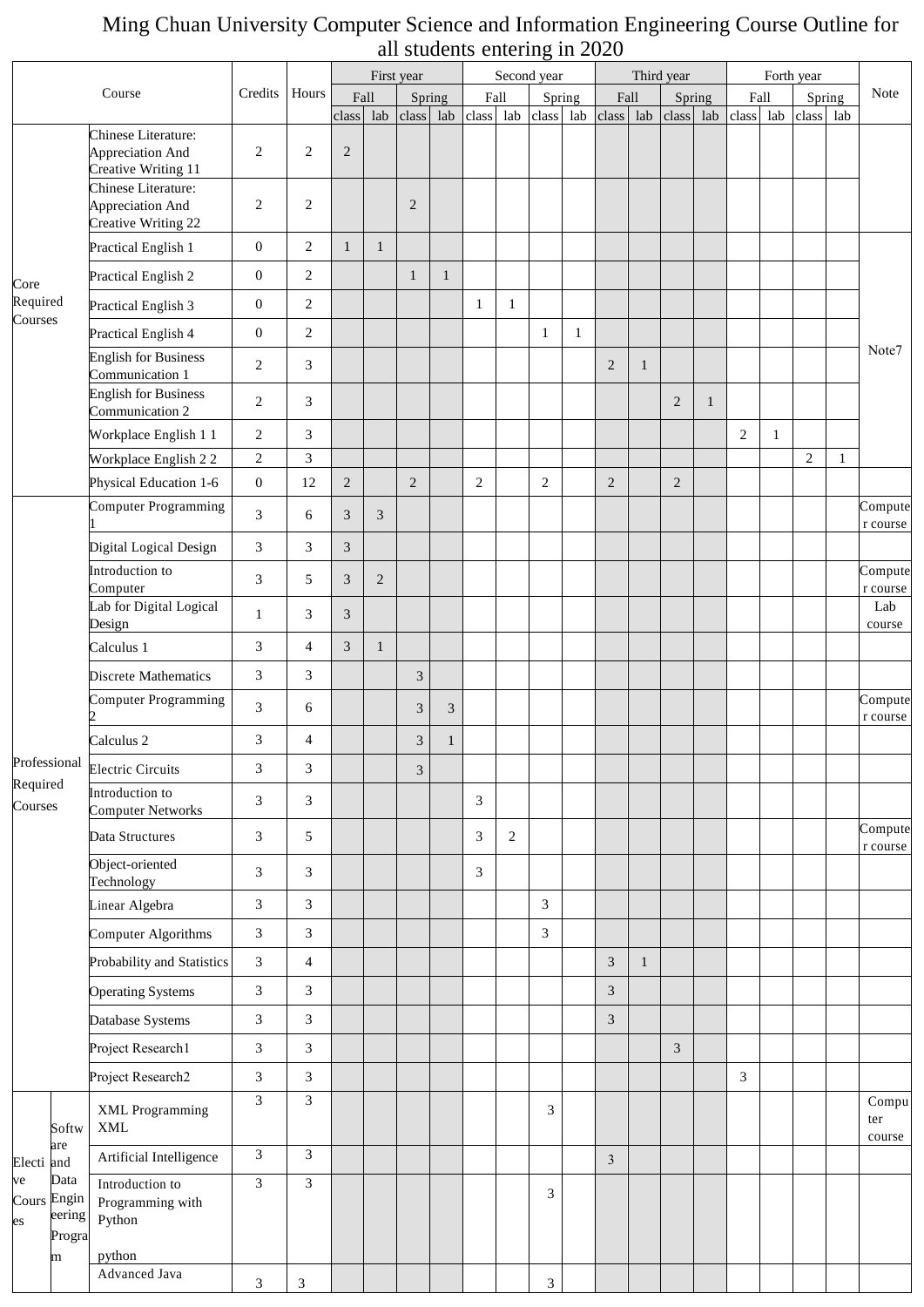|                                                     |                |                |       | First year |       |        |       | Second year |                |        |                | Third year |                         |        |                | Forth year |        |     |      |
|-----------------------------------------------------|----------------|----------------|-------|------------|-------|--------|-------|-------------|----------------|--------|----------------|------------|-------------------------|--------|----------------|------------|--------|-----|------|
| Course                                              | Credits        | Hours          |       | Fall       |       | Spring | Fall  |             |                | Spring | Fall           |            |                         | Spring |                | Fall       | Spring |     | Note |
|                                                     |                |                | class | lab        | class | lab    | class | lab         | class          | lab    | class          | lab        | $\operatorname{class}$  | lab    | class          | lab        | class  | lab |      |
| Programming and<br>Licence<br><b>JAVA</b>           |                |                |       |            |       |        |       |             |                |        |                |            |                         |        |                |            |        |     |      |
| Data Mining                                         | $\mathfrak{Z}$ | $\overline{3}$ |       |            |       |        |       |             | 3              |        |                |            |                         |        |                |            |        |     |      |
| Web Programming                                     | 3              | $\overline{3}$ |       |            |       |        |       |             |                |        | 3              |            |                         |        |                |            |        |     |      |
| Introduction to                                     |                |                |       |            |       |        |       |             |                |        |                |            |                         |        |                |            |        |     |      |
| Software<br>Engineering                             | 3              | 3              |       |            |       |        |       |             |                |        | 3              |            |                         |        |                |            |        |     |      |
| Data Warehouse<br>System                            | $\overline{3}$ | 3              |       |            |       |        |       |             |                |        | $\overline{3}$ |            |                         |        |                |            |        |     |      |
| R Language Data<br>Processing R                     | 3              | 3              |       |            |       |        |       |             |                |        | $\overline{3}$ |            |                         |        |                |            |        |     |      |
| Systems Analysis and<br>Design                      | 3              | 3              |       |            |       |        |       |             |                |        |                |            | 3                       |        |                |            |        |     |      |
| <b>UNIX Operations</b><br>Systems                   | 3              | 3              |       |            |       |        |       |             |                |        |                |            | 3                       |        |                |            |        |     |      |
| $\ensuremath{\text{UNIX}}$                          |                |                |       |            |       |        |       |             |                |        |                |            |                         |        |                |            |        |     |      |
| Social Networking<br>Programming                    | 3              | 3              |       |            |       |        |       |             |                |        |                |            | 3                       |        |                |            |        |     |      |
| machine learning                                    | 3              | $\mathfrak{Z}$ |       |            |       |        |       |             |                |        |                |            | 3                       |        |                |            |        |     |      |
| <b>Business Intelligence</b>                        | 3              | 3              |       |            |       |        |       |             |                |        |                |            | 3                       |        |                |            |        |     |      |
| Weka Practice Data<br>Analysis<br><b>WEKA</b>       | 3              | 3              |       |            |       |        |       |             |                |        |                |            | 3                       |        |                |            |        |     |      |
| Linux System<br>Linux                               | 3              | 3              |       |            |       |        |       |             |                |        |                |            |                         |        | 3              |            |        |     |      |
| APPs Programming for<br>Mobile Devices              | 3              | 3              |       |            |       |        |       |             | 3              |        |                |            |                         |        |                |            |        |     |      |
| Software Testing and<br>Maintenance                 | 3              | 3              |       |            |       |        |       |             |                |        |                |            |                         |        | 3              |            |        |     |      |
| Big Data Analysis                                   | 3              | $\mathfrak{Z}$ |       |            |       |        |       |             |                |        |                |            |                         |        | $\overline{3}$ |            |        |     |      |
| Blockchain Technology                               | 3              | $\mathfrak{Z}$ |       |            |       |        |       |             |                |        |                |            | $\overline{\mathbf{3}}$ |        |                |            |        |     |      |
| Introduction to<br>Multimedia                       | 3              | 3              |       |            |       |        | 3     |             |                |        |                |            |                         |        |                |            |        |     |      |
| Principle and<br>Application<br>of Sensors          | 3              | 3              |       |            |       |        | 3     |             |                |        |                |            |                         |        |                |            |        |     |      |
| Unity3D Design                                      | $\overline{3}$ | $\overline{3}$ |       |            |       |        | 3     |             |                |        |                |            |                         |        |                |            |        |     |      |
| Unity3D<br>Introduction to Mobile<br>Communication  | 3              | $\mathfrak{Z}$ |       |            |       |        | 3     |             |                |        |                |            |                         |        |                |            |        |     |      |
| Matlab programming<br>and<br>Application<br>Matlab  | 3              | 3              |       |            |       |        |       |             | 3              |        |                |            |                         |        |                |            |        |     |      |
| <b>TCP/IP Protocol</b><br>TCP/IP                    | 3              | 3              |       |            |       |        |       |             | 3              |        |                |            |                         |        |                |            |        |     |      |
| Interactive media<br>design                         | 3              | 3              |       |            |       |        |       |             | $\mathfrak{Z}$ |        |                |            |                         |        |                |            |        |     |      |
| Image processing                                    | $\overline{3}$ | 3              |       |            |       |        |       |             |                |        | 3              |            |                         |        |                |            |        |     |      |
| Electronic Interactive<br>Technology<br>Programming | 3              | 3              |       |            |       |        |       |             |                |        | 3              |            |                         |        |                |            |        |     |      |
| Introduction to Video<br>Communication              | 3              | 3              |       |            |       |        |       |             |                |        | 3              |            |                         |        |                |            |        |     |      |
| Introduction to<br>Information<br>Security          | 3              | 3              |       |            |       |        |       |             |                |        | 3              |            |                         |        |                |            |        |     |      |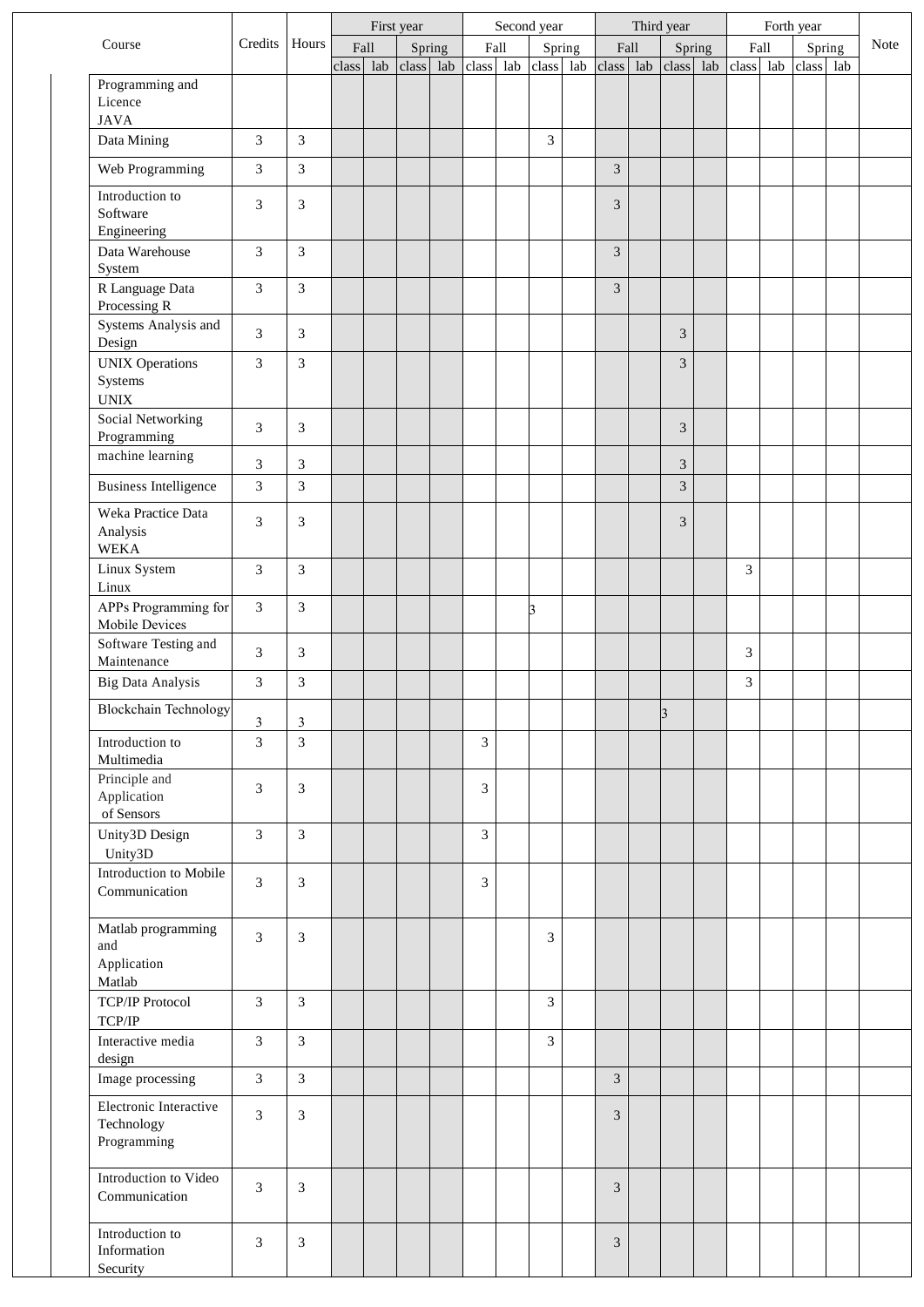|                    |              |                                                          |                                  |                             |                       |              | First year |              |                             |     | Second year      |              | Third year     |      |                             |        |                |     |                |  |               |
|--------------------|--------------|----------------------------------------------------------|----------------------------------|-----------------------------|-----------------------|--------------|------------|--------------|-----------------------------|-----|------------------|--------------|----------------|------|-----------------------------|--------|----------------|-----|----------------|--|---------------|
|                    |              | Course                                                   | Credits                          | Hours                       |                       | Fall         |            | Spring       | Fall                        |     |                  | Spring       |                | Fall |                             | Spring | Fall           |     | Spring         |  | Note          |
|                    |              | Introduction to Deep<br>Learning and its<br>Applications | $\mathfrak{Z}$                   | $\mathfrak{Z}$              | class                 | lab          | class      | lab          | class                       | lab | class lab        |              | class          | lab  | class lab<br>$\overline{3}$ |        | class          | lab | class lab      |  |               |
|                    |              | Technologies of<br>Internet of<br>Things                 | $\mathfrak{Z}$                   | $\boldsymbol{\mathfrak{Z}}$ |                       |              |            |              |                             |     |                  |              |                |      | 3                           |        |                |     |                |  |               |
|                    |              | Interactive Video<br>Game<br>Development                 | 3                                | 3                           |                       |              |            |              |                             |     |                  |              |                |      | 3                           |        |                |     |                |  |               |
|                    |              | Embedded Multimedia<br>Design<br>High-speed Networks     | $\overline{3}$<br>$\mathfrak{Z}$ | 3<br>$\overline{3}$         |                       |              |            |              |                             |     |                  |              |                |      | $\mathfrak{Z}$<br>3         |        |                |     |                |  |               |
|                    |              | Topics on Image                                          | $\overline{3}$                   | $\overline{3}$              |                       |              |            |              |                             |     |                  |              |                |      | $\overline{3}$              |        |                |     |                |  |               |
|                    |              | Processing                                               |                                  |                             |                       |              |            |              |                             |     |                  |              |                |      |                             |        |                |     |                |  |               |
|                    |              | Virtual Reality                                          | $\mathfrak{Z}$                   | $\mathfrak{Z}$              |                       |              |            |              |                             |     |                  |              |                |      | $\overline{3}$              |        |                |     |                |  |               |
|                    |              | Network Planning and<br>Management                       | 3                                | 3                           |                       |              |            |              |                             |     |                  |              |                |      |                             |        | 3              |     |                |  |               |
|                    |              | Network Intrusion<br>Detection                           | $\mathfrak{Z}$                   | $\mathfrak{Z}$              |                       |              |            |              |                             |     |                  |              |                |      |                             |        | 3              |     |                |  |               |
|                    |              | Introduction to Neural<br>Network and Deep<br>Learning   | 3                                | $\mathfrak{Z}$              |                       |              |            |              |                             |     |                  |              |                |      |                             |        | 3              |     |                |  |               |
|                    |              | Military Education 1                                     | $\boldsymbol{0}$                 | $\mathbf{2}$                | $\mathcal{D}_{\cdot}$ |              |            |              |                             |     |                  |              |                |      |                             |        |                |     |                |  |               |
|                    |              | Military Education 2                                     | $\overline{0}$                   | $\overline{2}$              |                       |              | $\sqrt{2}$ |              |                             |     |                  |              |                |      |                             |        |                |     |                |  |               |
|                    |              | Nursing Section 1                                        | $\boldsymbol{0}$                 | $\overline{2}$              | $\overline{c}$        |              |            |              |                             |     |                  |              |                |      |                             |        |                |     |                |  |               |
|                    |              | Nursing Section 2                                        | $\boldsymbol{0}$                 | $\overline{2}$              |                       |              | $\sqrt{2}$ |              |                             |     |                  |              |                |      |                             |        |                |     |                |  |               |
|                    |              | Military Education 3                                     | $\boldsymbol{0}$                 | $\mathbf{2}$                |                       |              |            |              | $\mathbf{2}$                |     |                  |              |                |      |                             |        |                |     |                |  |               |
|                    |              | Military Education 4                                     | $\boldsymbol{0}$                 | $\sqrt{2}$                  |                       |              |            |              |                             |     | $\boldsymbol{2}$ |              |                |      |                             |        |                |     |                |  |               |
|                    |              | Physical Education                                       | $\sqrt{2}$                       | $\overline{2}$              |                       |              |            |              |                             |     |                  |              |                |      |                             |        | $\overline{c}$ |     |                |  |               |
| Electi             |              | <b>Physical Education</b>                                | $\sqrt{2}$                       | $\sqrt{2}$                  |                       |              |            |              |                             |     |                  |              |                |      |                             |        |                |     | $\overline{2}$ |  |               |
| ve<br>Cours other  |              | Japanese 1-1                                             | $\sqrt{2}$                       | $\overline{3}$              | $\overline{c}$        | $\mathbf{1}$ |            |              |                             |     |                  |              |                |      |                             |        |                |     |                |  |               |
| es                 |              | Japanese 1-2                                             | $\sqrt{2}$                       | $\overline{3}$              |                       |              | $\sqrt{2}$ | $\mathbf{1}$ |                             |     |                  |              |                |      |                             |        |                |     |                |  |               |
|                    |              | Japanese 2-1                                             | $\sqrt{2}$                       | $\overline{3}$              |                       |              |            |              | $\overline{c}$              | 1   |                  |              |                |      |                             |        |                |     |                |  |               |
|                    |              | Japanese 2-2                                             | $\sqrt{2}$                       | $\overline{3}$              |                       |              |            |              |                             |     | $\overline{2}$   | $\mathbf{1}$ |                |      |                             |        |                |     |                |  |               |
|                    |              | Introduction to Civil<br>Law                             | $\sqrt{2}$                       | $\sqrt{2}$                  | $\overline{2}$        |              |            |              |                             |     |                  |              |                |      |                             |        |                |     |                |  |               |
|                    |              | Copyright law                                            | $\sqrt{2}$                       | $\sqrt{2}$                  |                       |              |            |              |                             |     |                  |              |                |      | $\overline{2}$              |        |                |     |                |  |               |
|                    |              | Practical English                                        | 3                                | $\overline{3}$              |                       |              |            |              |                             |     |                  |              | $\overline{3}$ |      |                             |        |                |     |                |  |               |
|                    |              | Workplace English                                        | $\mathfrak{Z}$                   | $\mathfrak{Z}$              |                       |              |            |              |                             |     |                  |              |                |      | $\mathfrak{Z}$              |        |                |     |                |  |               |
|                    | Other        | computer aided circuit<br>design                         | $\mathfrak{Z}$                   | $\mathfrak{Z}$              |                       |              |            |              | $\ensuremath{\mathfrak{Z}}$ |     |                  |              |                |      |                             |        |                |     |                |  | Lab<br>course |
| Electi matio<br>ve | infor<br>nal | Microprocessor<br>Systems                                | $\mathfrak{Z}$                   | $\mathfrak{Z}$              |                       |              |            |              |                             |     | 3                |              |                |      |                             |        |                |     |                |  | Lab<br>course |
| Cours Electi<br>es | ve           | Fundamentals of<br>Electronics                           | $\mathfrak{Z}$                   | $\mathfrak{Z}$              | 3                     |              |            |              |                             |     |                  |              |                |      |                             |        |                |     |                |  |               |
|                    | Cours<br>e   | Overview of<br>Information<br>Technology                 | $\mathbf{1}$                     | $1\,$                       |                       |              |            |              |                             |     |                  |              |                |      |                             |        |                |     |                |  |               |
|                    |              | Applied Information                                      | $\mathfrak{Z}$                   | $\ensuremath{\mathfrak{Z}}$ |                       |              | 3          |              |                             |     |                  |              |                |      |                             |        |                |     |                |  |               |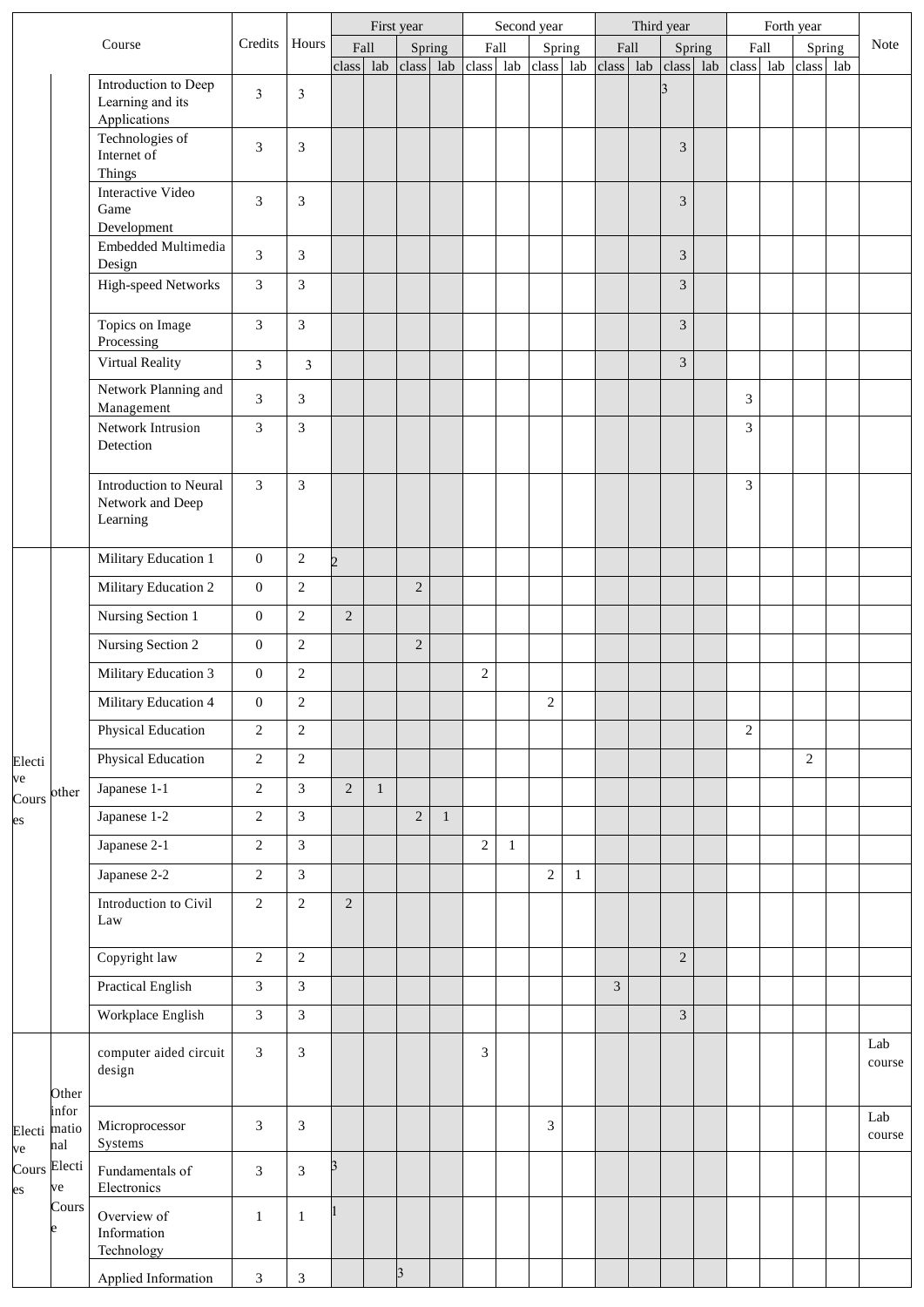|                                                                    |                             |                | First year |      |                |                |           | Second year |     | Third year     |     |                |     | Forth year |      |                         |        |                        |
|--------------------------------------------------------------------|-----------------------------|----------------|------------|------|----------------|----------------|-----------|-------------|-----|----------------|-----|----------------|-----|------------|------|-------------------------|--------|------------------------|
| Course                                                             | Credits                     | Hours          |            | Fall |                | Spring         | Fall      | Spring      |     | Fall           |     | Spring         |     |            | Fall |                         | Spring | Note                   |
|                                                                    |                             |                | class      | lab  | class lab      |                | class lab | class       | lab | class          | lab | class          | lab | class      | lab  | class                   | lab    |                        |
| Technology2()                                                      |                             |                |            |      |                |                |           |             |     |                |     |                |     |            |      |                         |        |                        |
| Applied Information<br>Technology                                  | $\overline{2}$              | $\overline{4}$ |            |      | $\overline{2}$ | $\overline{c}$ |           |             |     |                |     |                |     |            |      |                         |        |                        |
| Assembly Language                                                  | $\mathfrak{Z}$              | 3              |            |      |                |                |           | 3           |     |                |     |                |     |            |      |                         |        |                        |
| Engineering<br>Mathematics                                         | 3                           | $\mathfrak{Z}$ |            |      |                |                |           | 3           |     |                |     |                |     |            |      |                         |        |                        |
| Introduction to Web<br>Servers                                     | 3                           | 3              |            |      |                |                |           | 3           |     |                |     |                |     |            |      |                         |        |                        |
| <b>Information Ethics</b>                                          | $\boldsymbol{2}$            | $\sqrt{2}$     |            |      |                |                |           |             |     | $\overline{c}$ |     |                |     |            |      |                         |        |                        |
| Computer<br>Architectures                                          | 3                           | 3              |            |      |                |                |           |             |     | 3              |     |                |     |            |      |                         |        |                        |
| <b>Fuzzy Systems</b>                                               | $\mathfrak{Z}$              | $\mathfrak{Z}$ |            |      |                |                |           |             |     | 3              |     |                |     |            |      |                         |        |                        |
| <b>Advanced APPs</b><br>Programming for<br>Mobile Devices          | 3                           | 3              |            |      |                |                |           |             |     | 3              |     |                |     |            |      |                         |        |                        |
| Embedded Systems and<br>Applications                               | $\ensuremath{\mathfrak{Z}}$ | 3              |            |      |                |                |           |             |     |                |     | 3              |     |            |      |                         |        |                        |
| Innovative and<br>Creative Project<br>Development                  | 3                           | $\mathfrak{Z}$ |            |      |                |                |           |             |     |                |     | 3              |     |            |      |                         |        |                        |
| Formal Language                                                    | 3                           | 3              |            |      |                |                |           |             |     |                |     | $\overline{3}$ |     |            |      |                         |        |                        |
| Advanced iOS<br>Programming                                        | 3                           | 3              |            |      |                |                |           |             |     |                |     | 3              |     |            |      |                         |        |                        |
| iOS                                                                |                             |                |            |      |                |                |           |             |     |                |     |                |     |            |      |                         |        |                        |
| Web Page Design and<br>Practical Applications                      | 3                           | $\mathfrak{Z}$ |            |      |                |                |           |             |     |                |     |                |     | 3          |      |                         |        |                        |
| Open Source Software<br><b>Engineering Practice</b>                | $\mathfrak{Z}$              | 3              |            |      |                |                |           |             |     |                |     |                |     | 3          |      |                         |        |                        |
| Open Source Operating<br><b>System Practice</b>                    | 3                           | 3              |            |      |                |                |           |             |     |                |     |                |     | 3          |      |                         |        |                        |
| Advanced<br>Programming and<br>Certification                       | $\boldsymbol{0}$            | 3              |            |      |                |                |           |             |     |                |     |                |     |            |      | 3                       |        |                        |
| Practical Data Mining<br>Applications with Open<br>Source Software | 3                           | 3              |            |      |                |                |           |             |     |                |     |                |     |            |      | 3                       |        |                        |
| Open Source Network<br><b>Server Setup Practice</b>                | 3                           | 3              |            |      |                |                |           |             |     |                |     |                |     |            |      | 3                       |        |                        |
| Advanced Internship                                                | 3                           | $\overline{3}$ |            |      |                |                |           |             |     |                |     |                |     |            |      | 3                       |        |                        |
| Practical Project of<br>Electronics                                | 3                           | 3              |            |      |                |                |           |             |     |                |     |                |     |            |      | $\overline{\mathbf{3}}$ |        |                        |
| <b>Advanced CPP</b><br>Programming CPP                             | 3                           | 3              |            |      |                |                |           | 3           |     |                |     |                |     |            |      |                         |        | Compu<br>ter<br>course |
| Computer Animation                                                 | 3                           | 3              |            |      |                |                |           | 3           |     |                |     |                |     |            |      |                         |        | Compu<br>ter<br>course |
| Digital Signal<br>Processing                                       | 3                           | 3              |            |      |                |                |           | 3           |     |                |     |                |     |            |      |                         |        |                        |
| Artificial Intelligence                                            | 3                           | $\overline{3}$ |            |      |                |                |           |             |     | 3              |     |                |     |            |      |                         |        |                        |
| Information ethics                                                 | $\overline{c}$              | $\overline{2}$ |            |      |                |                |           |             |     | $\sqrt{2}$     |     |                |     |            |      |                         |        |                        |
| <b>Fuzzy Theory</b>                                                | $\overline{3}$              | $\overline{3}$ |            |      |                |                |           |             |     | 3              |     |                |     |            |      |                         |        |                        |
| Special Topics on                                                  | $\mathfrak{Z}$              | $\mathfrak{Z}$ |            |      |                |                |           |             |     | $\mathfrak{Z}$ |     |                |     |            |      |                         |        |                        |
| Programming                                                        |                             |                |            |      |                |                |           |             |     |                |     |                |     |            |      |                         |        |                        |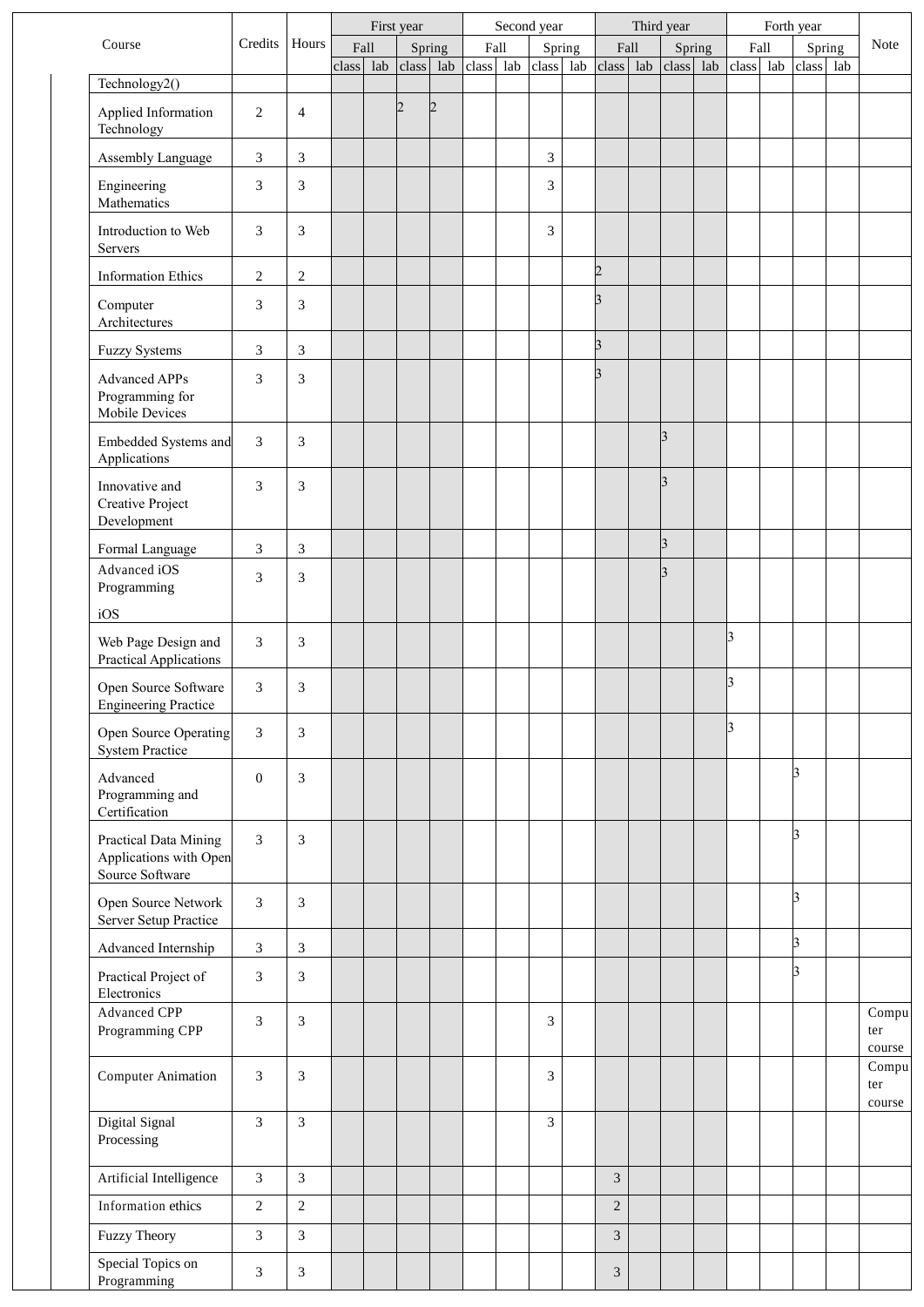|    |                    |                                                       |                |                |       |      | First year |           |       |     | Second year |        |                             |     | Third year     |     |                |      |                |  |                        |
|----|--------------------|-------------------------------------------------------|----------------|----------------|-------|------|------------|-----------|-------|-----|-------------|--------|-----------------------------|-----|----------------|-----|----------------|------|----------------|--|------------------------|
|    |                    | Course                                                | Credits        | Hours          |       | Fall |            | Spring    | Fall  |     |             | Spring | Fall                        |     | Spring         |     |                | Fall | Spring         |  | Note                   |
|    |                    | Introduction to Coding                                | $\overline{3}$ | $\overline{3}$ | class | lab  |            | class lab | class | lab | class       | lab    | class<br>$\overline{3}$     | lab | class          | lab | class          | lab  | class lab      |  |                        |
|    |                    |                                                       |                |                |       |      |            |           |       |     |             |        |                             |     |                |     |                |      |                |  |                        |
|    |                    | The Design and                                        | 3              | $\mathfrak{Z}$ |       |      |            |           |       |     |             |        | 3                           |     |                |     |                |      |                |  | Lab                    |
|    |                    | Applications of<br>FPGA/CPLD<br>FPGA/CPLD             | $\mathfrak{Z}$ | $\overline{3}$ |       |      |            |           |       |     |             |        | $\overline{3}$              |     |                |     |                |      |                |  | course                 |
|    |                    | Seminar on the<br>Design of<br>Computer<br>Algorithms | 3              | 3              |       |      |            |           |       |     |             |        | 3                           |     |                |     |                |      |                |  |                        |
|    |                    | Cloud technology<br>design<br>and services            | 3              | $\mathfrak{Z}$ |       |      |            |           |       |     |             |        | $\ensuremath{\mathfrak{Z}}$ |     |                |     |                |      |                |  |                        |
|    |                    | Statistics analysis and<br>Application                | $\mathfrak{Z}$ | $\mathfrak{Z}$ |       |      |            |           |       |     |             |        |                             |     | 3              |     |                |      |                |  |                        |
|    |                    | Unix Programming<br>Unix                              | $\mathfrak{Z}$ | $\mathfrak{Z}$ |       |      |            |           |       |     |             |        |                             |     | 3              |     |                |      |                |  | Compu<br>ter<br>course |
|    |                    | Peripheral Interface<br>Design                        | 3              | $\mathfrak{Z}$ |       |      |            |           |       |     |             |        |                             |     | 3              |     |                |      |                |  | Lab<br>course          |
|    |                    | Introduction to Secret<br>Sharing                     | $\overline{3}$ | $\mathfrak{Z}$ |       |      |            |           |       |     |             |        |                             |     | 3              |     |                |      |                |  |                        |
|    |                    | Cloud computing<br>Security<br>Management             | 3              | 3              |       |      |            |           |       |     |             |        |                             |     | 3              |     |                |      |                |  |                        |
|    |                    | Cloud computing<br>technology and applied             | 3              | 3              |       |      |            |           |       |     |             |        |                             |     | $\mathfrak{Z}$ |     |                |      |                |  |                        |
|    |                    | <b>Advanced Computer</b><br>Architectures             | 3              | $\mathfrak{Z}$ |       |      |            |           |       |     |             |        |                             |     |                |     | 3              |      |                |  |                        |
|    |                    | Distributed Systems                                   | 3              | 3              |       |      |            |           |       |     |             |        |                             |     |                |     | 3              |      |                |  |                        |
|    |                    | <b>Information Laws</b>                               | 3              | 3              |       |      |            |           |       |     |             |        |                             |     |                |     | 3              |      |                |  |                        |
|    |                    | Social media project<br>develop                       | $\overline{3}$ | $\overline{3}$ |       |      |            |           |       |     |             |        |                             |     |                |     | $\overline{3}$ |      |                |  |                        |
|    |                    | Performance Analysis                                  | $\mathfrak{Z}$ | $\overline{3}$ |       |      |            |           |       |     |             |        |                             |     |                |     |                |      | $\mathfrak{Z}$ |  |                        |
|    |                    | <b>Intelligent Computation</b>                        | $\mathfrak{Z}$ | $\overline{3}$ |       |      |            |           |       |     |             |        |                             |     |                |     |                |      | $\mathfrak{Z}$ |  |                        |
|    |                    | Digital content and<br>trend                          | $\overline{3}$ | $\overline{3}$ |       |      |            |           |       |     |             |        |                             |     |                |     |                |      | $\overline{3}$ |  |                        |
|    |                    | iOS Programming<br>iOS                                | 3              | $\overline{3}$ |       |      |            |           |       |     |             |        | 3                           |     |                |     |                |      |                |  |                        |
|    |                    | The Lectures of<br>Information<br>Trend               | $\overline{2}$ | $\overline{2}$ |       |      |            |           |       |     |             |        |                             |     |                |     | 2              |      |                |  |                        |
|    |                    | Internship                                            | $\overline{3}$ | $\overline{3}$ |       |      |            |           |       |     |             |        |                             |     |                |     | $\mathfrak{Z}$ |      |                |  |                        |
|    |                    | Overseas Internship                                   | $\overline{2}$ | $\overline{2}$ |       |      |            |           |       |     |             |        |                             |     |                |     |                |      | $\overline{2}$ |  |                        |
|    |                    | <b>Subtot Core Required Courses</b>                   | 12             |                |       |      |            |           |       |     |             |        |                             |     |                |     |                |      |                |  |                        |
| al |                    | Professional Required Courses                         | 55             |                |       |      |            |           |       |     |             |        |                             |     |                |     |                |      |                |  |                        |
|    | Credits            | Professional Elective Course                          | 49             |                |       |      |            |           |       |     |             |        |                             |     |                |     |                |      |                |  |                        |
|    | credits            | General Education course                              | 12             |                |       |      |            |           |       |     |             |        |                             |     |                |     |                |      |                |  |                        |
|    | graduation credits |                                                       | 128            |                |       |      |            |           |       |     |             |        |                             |     |                |     |                |      |                |  |                        |

Notes:

1. The students of CSIE department must fulfill 128 credits to be eligible for graduation, including:

I.24 required credits demanded by the university